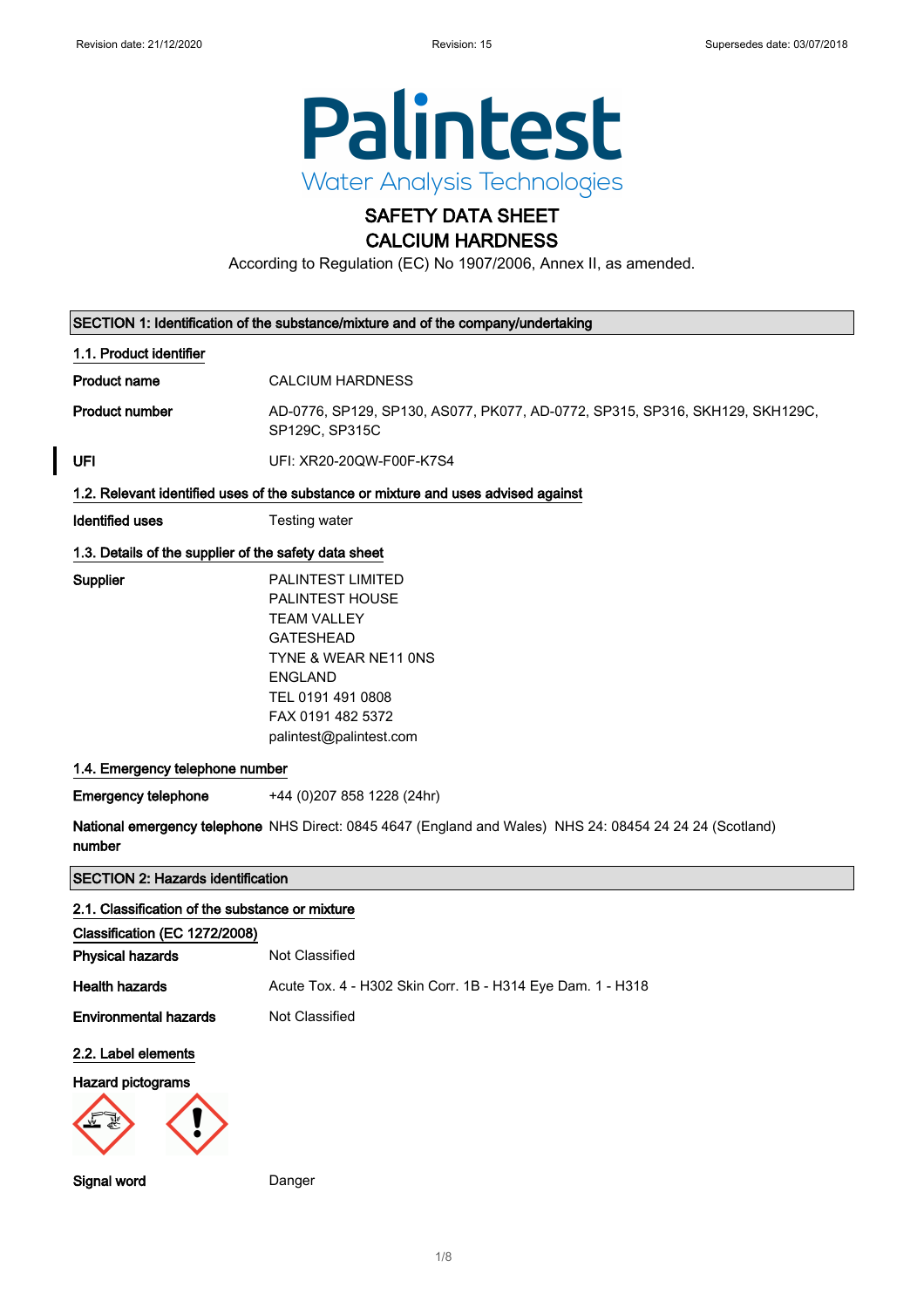| <b>Hazard statements</b>                  | H302 Harmful if swallowed.                                                                                                                                                                                                                                                                                                                                                                                                                                                                          |
|-------------------------------------------|-----------------------------------------------------------------------------------------------------------------------------------------------------------------------------------------------------------------------------------------------------------------------------------------------------------------------------------------------------------------------------------------------------------------------------------------------------------------------------------------------------|
|                                           | H314 Causes severe skin burns and eye damage.                                                                                                                                                                                                                                                                                                                                                                                                                                                       |
| <b>Precautionary statements</b>           | P264 Wash contaminated skin thoroughly after handling.<br>P280 Wear protective gloves/ protective clothing/ eye protection/ face protection.<br>P301+P330+P331 IF SWALLOWED: Rinse mouth. Do NOT induce vomiting.<br>P303+P361+P353 IF ON SKIN (or hair): Take off immediately all contaminated clothing.<br>Rinse skin with water or shower.<br>P305+P351+P338 IF IN EYES: Rinse cautiously with water for several minutes. Remove<br>contact lenses, if present and easy to do. Continue rinsing. |
|                                           | P501 Dispose of contents/ container in accordance with local regulations.                                                                                                                                                                                                                                                                                                                                                                                                                           |
| Contains                                  | LITHIUM HYDROXIDE                                                                                                                                                                                                                                                                                                                                                                                                                                                                                   |
| Supplementary precautionary<br>statements | P260 Do not breathe vapour/ spray.<br>P270 Do not eat, drink or smoke when using this product.<br>P301+P310 IF SWALLOWED: Immediately call a POISON CENTER/ doctor.<br>P304+P340 IF INHALED: Remove person to fresh air and keep comfortable for breathing.<br>P321 Specific treatment (see medical advice on this label).<br>P363 Wash contaminated clothing before reuse.<br>P405 Store locked up.                                                                                                |

### 2.3. Other hazards

This substance is not classified as PBT or vPvB according to current EU criteria.

| SECTION 3: Composition/information on ingredients                                  |                      |                                                      |
|------------------------------------------------------------------------------------|----------------------|------------------------------------------------------|
| 3.2. Mixtures                                                                      |                      |                                                      |
| <b>MICROCRYSTALLINE CELLULOSE</b>                                                  |                      | 50-60%                                               |
| CAS number: 9004-34-6                                                              | EC number: 232-674-9 | REACH registration number: N/A                       |
| Classification<br>Not Classified                                                   |                      |                                                      |
| <b>LITHIUM HYDROXIDE</b>                                                           |                      | 10-20%                                               |
| CAS number: 1310-66-3                                                              | EC number: 215-183-4 | REACH registration number: 01-<br>2119560576-31-XXXX |
| Classification<br>Acute Tox. 4 - H302<br>Skin Corr. 1B - H314<br>Eye Dam. 1 - H318 |                      |                                                      |
|                                                                                    |                      |                                                      |
| <b>TALC</b>                                                                        |                      | 10-20%                                               |
| CAS number: 14807-96-6                                                             | EC number: 238-877-9 | REACH registration number: N/A                       |
| Classification<br>Not Classified                                                   |                      |                                                      |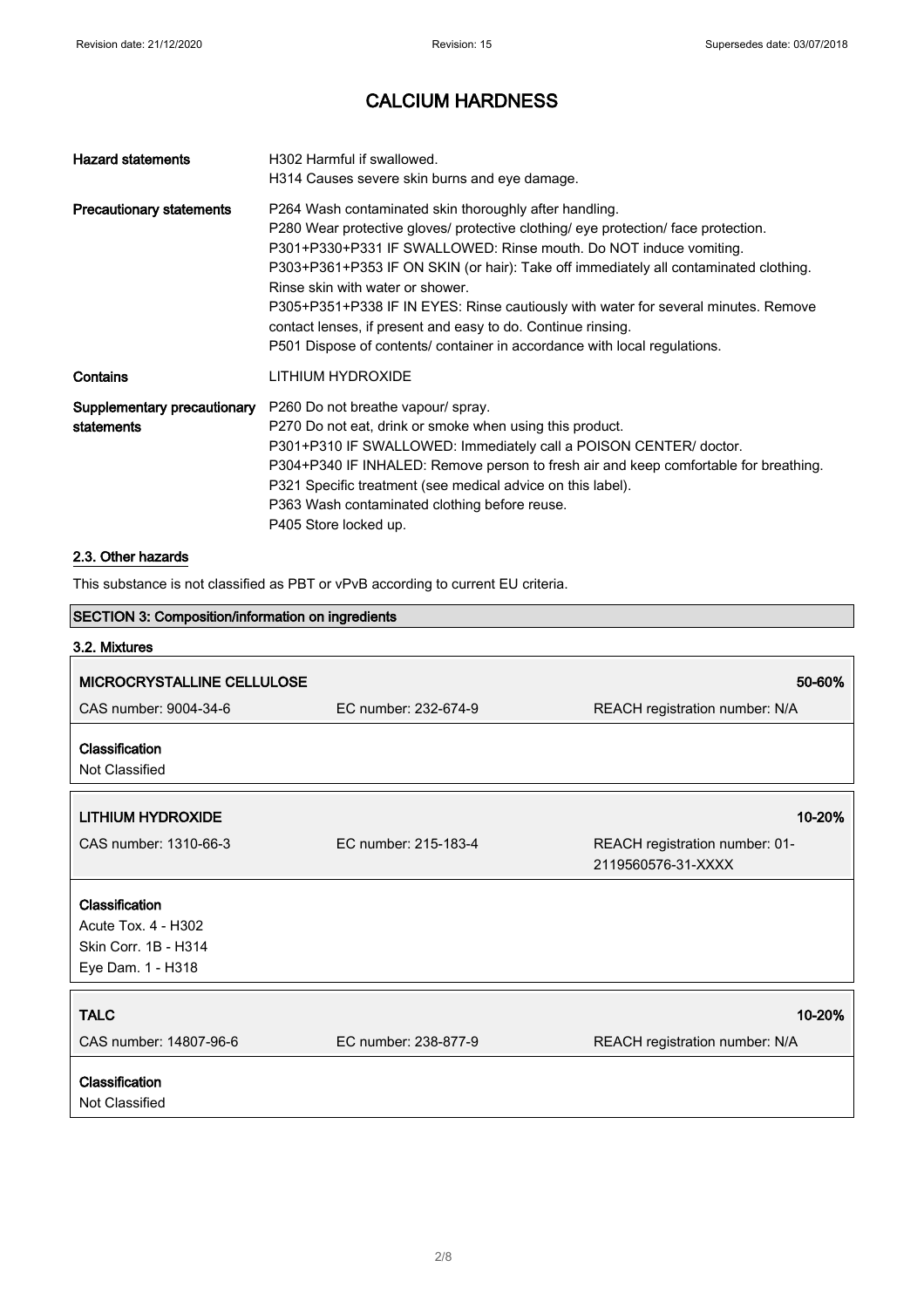| ETHYLENEDIAMINETETRAACETIC ACID TETRASODIUM<br>$< 5.5\%$<br><b>SALT HYDRATE</b>                                                                                                                                |                                                                                    |                                                                                                                                                                                                 |
|----------------------------------------------------------------------------------------------------------------------------------------------------------------------------------------------------------------|------------------------------------------------------------------------------------|-------------------------------------------------------------------------------------------------------------------------------------------------------------------------------------------------|
| CAS number: 194491-31-1                                                                                                                                                                                        | EC number: 200-573-9                                                               |                                                                                                                                                                                                 |
| Classification<br><b>Acute Tox. 4 - H302</b><br>Eye Dam. 1 - H318                                                                                                                                              |                                                                                    |                                                                                                                                                                                                 |
| ETHYLENEDIAMINETETRAACETIC ACID DI SODIUM<br><b>SALT DIHYDRATE</b>                                                                                                                                             |                                                                                    | <5.5%                                                                                                                                                                                           |
| CAS number: 6381-92-6                                                                                                                                                                                          | EC number: 613-386-6                                                               | REACH registration number: 01-<br>2119486775-20-XXXX                                                                                                                                            |
| Classification<br><b>Acute Tox. 4 - H302</b><br><b>Acute Tox. 4 - H312</b><br><b>Acute Tox. 4 - H332</b><br>Skin Irrit. 2 - H315<br>Eye Irrit. 2 - H319<br><b>STOT SE 3 - H335</b><br>Aquatic Chronic 3 - H412 |                                                                                    |                                                                                                                                                                                                 |
|                                                                                                                                                                                                                | The Full Text for all R-Phrases and Hazard Statements are Displayed in Section 16. |                                                                                                                                                                                                 |
| <b>SECTION 4: First aid measures</b>                                                                                                                                                                           |                                                                                    |                                                                                                                                                                                                 |
| 4.1. Description of first aid measures                                                                                                                                                                         |                                                                                    |                                                                                                                                                                                                 |
| Inhalation                                                                                                                                                                                                     | Unlikely route of exposure as the product does not contain volatile substances.    |                                                                                                                                                                                                 |
| Ingestion                                                                                                                                                                                                      | Get medical attention.                                                             | Rinse mouth thoroughly with water. Never give anything by mouth to an unconscious person.                                                                                                       |
| <b>Skin contact</b>                                                                                                                                                                                            | after washing.                                                                     | Wash skin thoroughly with soap and water. Get medical attention promptly if symptoms occur                                                                                                      |
| Eye contact                                                                                                                                                                                                    | washing. Show this Safety Data Sheet to the medical personnel.                     | Rinse immediately with plenty of water. Remove any contact lenses and open eyelids wide<br>apart. Continue to rinse for at least 15 minutes. Get medical attention if irritation persists after |
|                                                                                                                                                                                                                | 4.2. Most important symptoms and effects, both acute and delayed                   |                                                                                                                                                                                                 |
| Inhalation                                                                                                                                                                                                     | This is unlikely to occur but symptoms similar to those of ingestion may develop.  |                                                                                                                                                                                                 |
| Ingestion                                                                                                                                                                                                      |                                                                                    | May cause chemical burns in mouth and throat. May cause stomach pain or vomiting.                                                                                                               |
| <b>Skin contact</b>                                                                                                                                                                                            | Burns can occur.                                                                   |                                                                                                                                                                                                 |
| Eye contact                                                                                                                                                                                                    | May cause blurred vision and serious eye damage.                                   |                                                                                                                                                                                                 |
|                                                                                                                                                                                                                | 4.3. Indication of any immediate medical attention and special treatment needed    |                                                                                                                                                                                                 |
| Notes for the doctor                                                                                                                                                                                           | Treat symptomatically.                                                             |                                                                                                                                                                                                 |
| <b>SECTION 5: Firefighting measures</b>                                                                                                                                                                        |                                                                                    |                                                                                                                                                                                                 |
| 5.1. Extinguishing media                                                                                                                                                                                       |                                                                                    |                                                                                                                                                                                                 |

Suitable extinguishing media Use fire-extinguishing media suitable for the surrounding fire.

### 5.2. Special hazards arising from the substance or mixture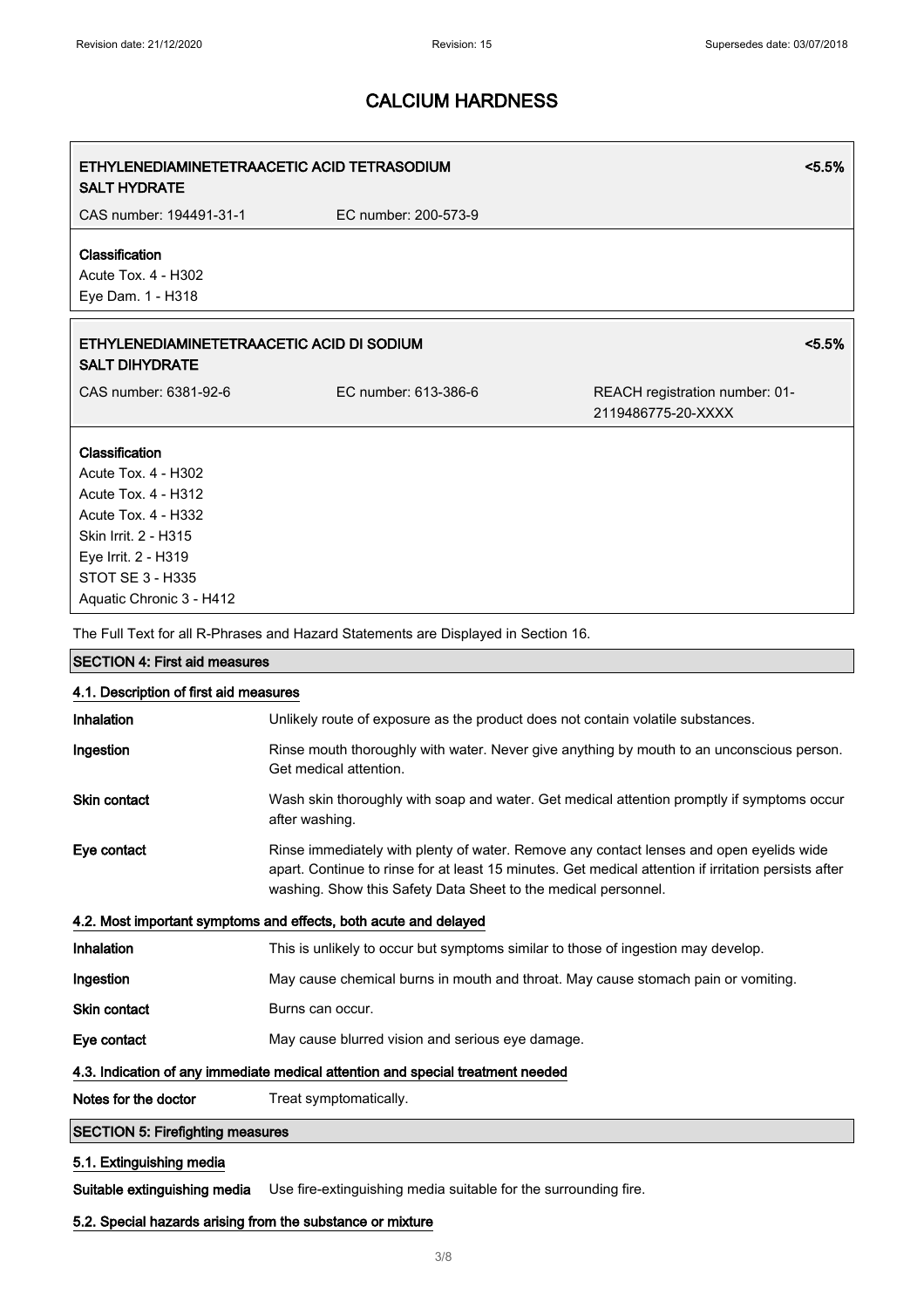| <b>Hazardous combustion</b><br>products                                                                                                                                                                                                            | No known hazardous decomposition products.                                                                                                                                                                                                                                    |
|----------------------------------------------------------------------------------------------------------------------------------------------------------------------------------------------------------------------------------------------------|-------------------------------------------------------------------------------------------------------------------------------------------------------------------------------------------------------------------------------------------------------------------------------|
| 5.3. Advice for firefighters                                                                                                                                                                                                                       |                                                                                                                                                                                                                                                                               |
| Protective actions during<br>firefighting                                                                                                                                                                                                          | No specific firefighting precautions known.                                                                                                                                                                                                                                   |
| <b>SECTION 6: Accidental release measures</b>                                                                                                                                                                                                      |                                                                                                                                                                                                                                                                               |
|                                                                                                                                                                                                                                                    | 6.1. Personal precautions, protective equipment and emergency procedures                                                                                                                                                                                                      |
| <b>Personal precautions</b>                                                                                                                                                                                                                        | Wear protective clothing as described in Section 8 of this safety data sheet.                                                                                                                                                                                                 |
| 6.2. Environmental precautions                                                                                                                                                                                                                     |                                                                                                                                                                                                                                                                               |
| <b>Environmental precautions</b>                                                                                                                                                                                                                   | Not considered to be a significant hazard due to the small quantities used. However, large or<br>frequent spills may have hazardous effects on the environment.                                                                                                               |
| 6.3. Methods and material for containment and cleaning up                                                                                                                                                                                          |                                                                                                                                                                                                                                                                               |
| Methods for cleaning up                                                                                                                                                                                                                            | Wear suitable protective equipment, including gloves, goggles/face shield, respirator, boots,<br>clothing or apron, as appropriate. Stop leak if possible without risk. DO NOT touch spilled<br>material! Absorb in vermiculite, dry sand or earth and place into containers. |
| 6.4. Reference to other sections                                                                                                                                                                                                                   |                                                                                                                                                                                                                                                                               |
| Reference to other sections                                                                                                                                                                                                                        | Wear protective clothing as described in Section 8 of this safety data sheet.                                                                                                                                                                                                 |
| <b>SECTION 7: Handling and storage</b>                                                                                                                                                                                                             |                                                                                                                                                                                                                                                                               |
| 7.1. Precautions for safe handling                                                                                                                                                                                                                 |                                                                                                                                                                                                                                                                               |
| <b>Usage precautions</b>                                                                                                                                                                                                                           | Good personal hygiene procedures should be implemented.                                                                                                                                                                                                                       |
|                                                                                                                                                                                                                                                    | 7.2. Conditions for safe storage, including any incompatibilities                                                                                                                                                                                                             |
| <b>Storage precautions</b>                                                                                                                                                                                                                         | Store in tightly-closed, original container in a dry and cool place. Keep separate from food,<br>feedstuffs, fertilisers and other sensitive material.                                                                                                                        |
| 7.3. Specific end use(s)                                                                                                                                                                                                                           |                                                                                                                                                                                                                                                                               |
| Specific end use(s)                                                                                                                                                                                                                                | The identified uses for this product are detailed in Section 1.2.                                                                                                                                                                                                             |
| <b>SECTION 8: Exposure controls/Personal protection</b>                                                                                                                                                                                            |                                                                                                                                                                                                                                                                               |
| 8.1. Control parameters                                                                                                                                                                                                                            |                                                                                                                                                                                                                                                                               |
| Occupational exposure limits                                                                                                                                                                                                                       |                                                                                                                                                                                                                                                                               |
| MICROCRYSTALLINE CELLULOSE                                                                                                                                                                                                                         |                                                                                                                                                                                                                                                                               |
| Long-term exposure limit (8-hour TWA): WEL 4 mg/m <sup>3</sup> respirable dust<br>Long-term exposure limit (8-hour TWA): WEL 10 mg/m <sup>3</sup> inhalable dust<br>Short-term exposure limit (15-minute): WEL 20 mg/m <sup>3</sup> inhalable dust |                                                                                                                                                                                                                                                                               |
| <b>LITHIUM HYDROXIDE</b>                                                                                                                                                                                                                           |                                                                                                                                                                                                                                                                               |
| Short-term exposure limit (15-minute): WEL 1 mg/m <sup>3</sup>                                                                                                                                                                                     |                                                                                                                                                                                                                                                                               |
| <b>TALC</b>                                                                                                                                                                                                                                        |                                                                                                                                                                                                                                                                               |
| WEL = Workplace Exposure Limit.                                                                                                                                                                                                                    | Long-term exposure limit (8-hour TWA): WEL 1 mg/m <sup>3</sup> respirable dust                                                                                                                                                                                                |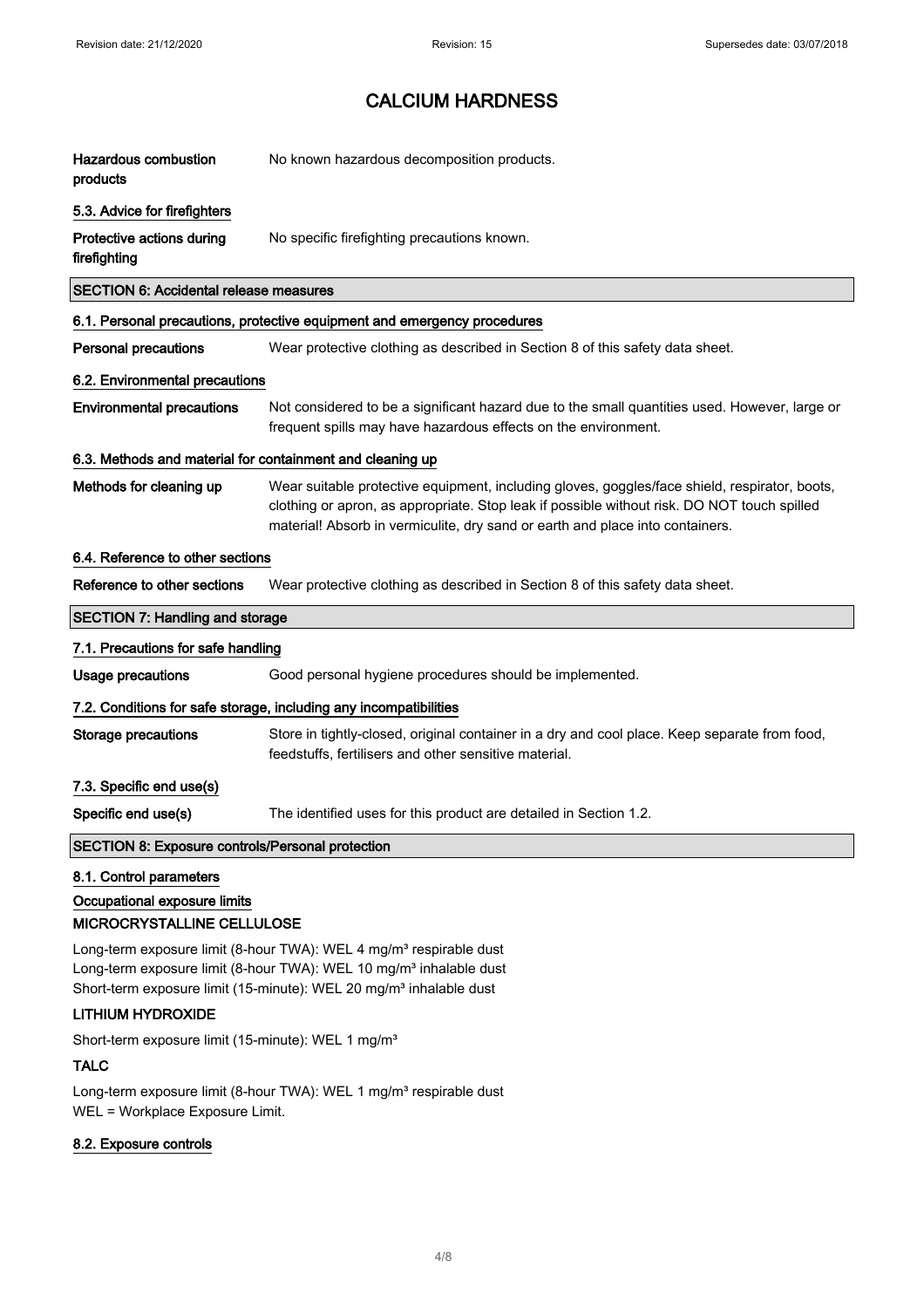### Protective equipment

| Eye/face protection                                        | Eyewear complying with an approved standard should be worn if a risk assessment indicates<br>eye contact is possible. The following protection should be worn: Chemical splash goggles. |
|------------------------------------------------------------|-----------------------------------------------------------------------------------------------------------------------------------------------------------------------------------------|
| Hand protection                                            | It is recommended that chemical-resistant, impervious gloves are worn. Wear protective<br>gloves made of the following material: Nitrile rubber.                                        |
| Hygiene measures                                           | No specific hygiene procedures recommended but good personal hygiene practices should<br>always be observed when working with chemical products.                                        |
| <b>Respiratory protection</b>                              | No specific recommendations. Respiratory protection may be required if excessive airborne<br>contamination occurs.                                                                      |
| <b>SECTION 9: Physical and chemical properties</b>         |                                                                                                                                                                                         |
| 9.1. Information on basic physical and chemical properties |                                                                                                                                                                                         |
| Appearance                                                 | Solid                                                                                                                                                                                   |
| Colour                                                     | Pink.                                                                                                                                                                                   |
| Odour                                                      | Odourless.                                                                                                                                                                              |
| Solubility(ies)                                            | Soluble in water.                                                                                                                                                                       |
| 9.2. Other information                                     |                                                                                                                                                                                         |
| Other information                                          | No data available.                                                                                                                                                                      |
| <b>SECTION 10: Stability and reactivity</b>                |                                                                                                                                                                                         |
| 10.1. Reactivity                                           |                                                                                                                                                                                         |
| Reactivity                                                 | There are no known reactivity hazards associated with this product.                                                                                                                     |
| 10.2. Chemical stability                                   |                                                                                                                                                                                         |
|                                                            |                                                                                                                                                                                         |
| <b>Stability</b>                                           | Stable under the prescribed storage conditions.                                                                                                                                         |
| 10.3. Possibility of hazardous reactions                   |                                                                                                                                                                                         |
| Possibility of hazardous<br>reactions                      | Not known.                                                                                                                                                                              |
| 10.4. Conditions to avoid                                  |                                                                                                                                                                                         |
| Conditions to avoid                                        | There are no known conditions that are likely to result in a hazardous situation.                                                                                                       |
| 10.5. Incompatible materials                               |                                                                                                                                                                                         |
| Materials to avoid                                         | No specific material or group of materials is likely to react with the product to produce a<br>hazardous situation.                                                                     |
| 10.6. Hazardous decomposition products                     |                                                                                                                                                                                         |
| Hazardous decomposition<br>products                        | Heating may generate the following products: Toxic and corrosive gases or vapours.                                                                                                      |
| <b>SECTION 11: Toxicological information</b>               |                                                                                                                                                                                         |

Other health effects Causes severe skin burns and eye damage.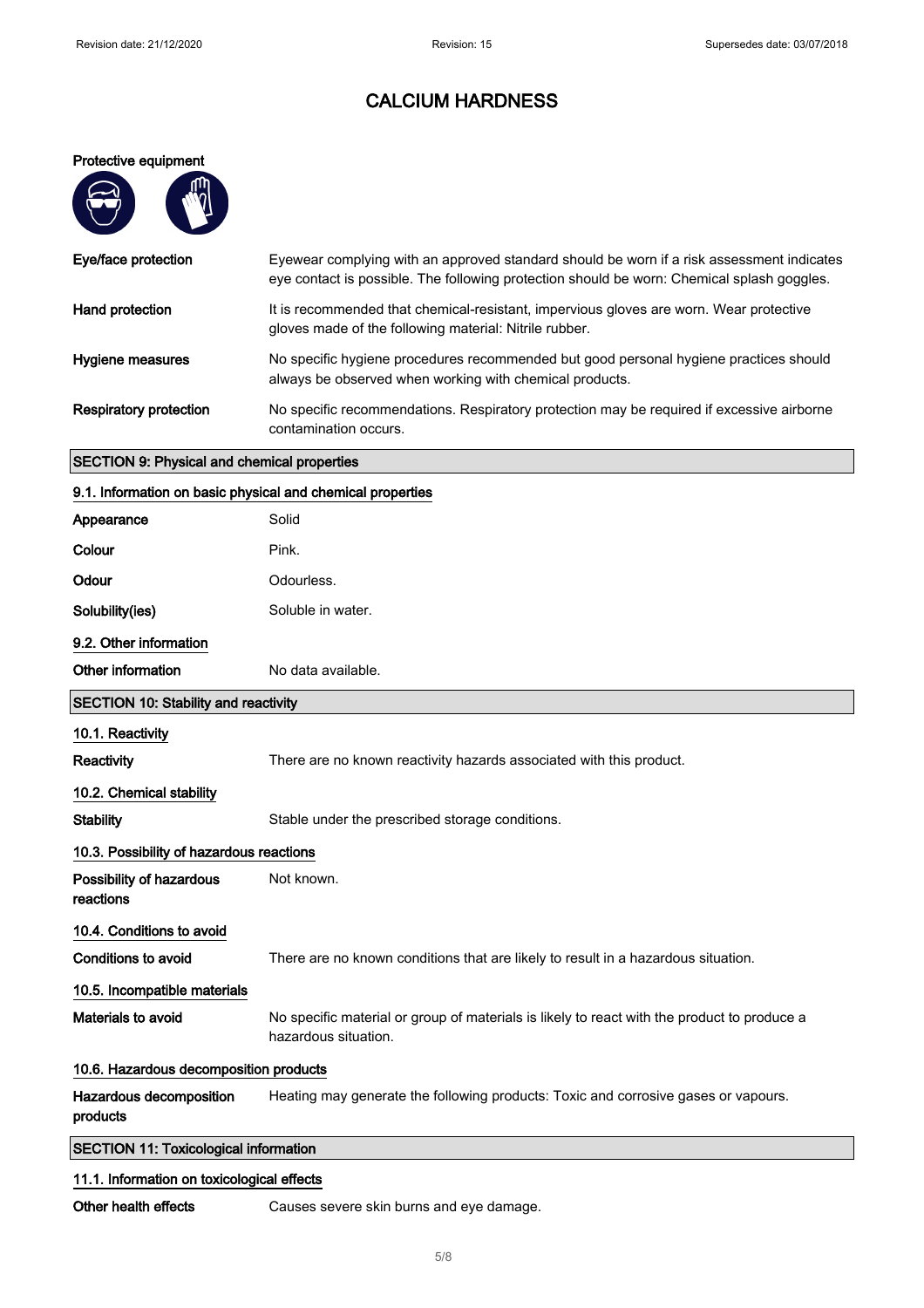| Acute toxicity - oral                            |                                                                                                                                                                 |
|--------------------------------------------------|-----------------------------------------------------------------------------------------------------------------------------------------------------------------|
| Summary                                          | Harmful if swallowed.                                                                                                                                           |
| ATE oral (mg/kg)                                 | 1,500.00839438                                                                                                                                                  |
| Acute toxicity - dermal                          |                                                                                                                                                                 |
| <b>Summary</b>                                   | May be harmful in contact with skin. Causes severe skin burns and eye damage.                                                                                   |
| ATE dermal (mg/kg)                               | 20,518.55997015                                                                                                                                                 |
| Acute toxicity - inhalation                      |                                                                                                                                                                 |
| Summary                                          | May be harmful if inhaled. May cause respiratory irritation.                                                                                                    |
| <b>ATE inhalation (dusts/mists)</b><br>mg/l)     | 27.9798545                                                                                                                                                      |
| Skin corrosion/irritation<br>Summary             | Causes severe skin burns and eye damage.                                                                                                                        |
| Serious eye damage/irritation                    |                                                                                                                                                                 |
| Summary                                          | Causes serious eye damage.                                                                                                                                      |
| <b>SECTION 12: Ecological information</b>        |                                                                                                                                                                 |
| Ecotoxicity                                      | Not considered to be a significant hazard due to the small quantities used. However, large or<br>frequent spills may have hazardous effects on the environment. |
| 12.1. Toxicity                                   |                                                                                                                                                                 |
| <b>Toxicity</b>                                  | No data available.                                                                                                                                              |
| 12.2. Persistence and degradability              |                                                                                                                                                                 |
| Persistence and degradability No data available. |                                                                                                                                                                 |
| 12.3. Bioaccumulative potential                  |                                                                                                                                                                 |
|                                                  |                                                                                                                                                                 |
| Bioaccumulative potential                        | No data available on bioaccumulation.                                                                                                                           |
| 12.4. Mobility in soil                           |                                                                                                                                                                 |
| <b>Mobility</b>                                  | The product is soluble in water.                                                                                                                                |
| 12.5. Results of PBT and vPvB assessment         |                                                                                                                                                                 |
| Results of PBT and vPvB<br>assessment            | This substance is not classified as PBT or vPvB according to current EU criteria.                                                                               |
| 12.6. Other adverse effects                      |                                                                                                                                                                 |
| Other adverse effects                            | None known.                                                                                                                                                     |
| <b>SECTION 13: Disposal considerations</b>       |                                                                                                                                                                 |
| 13.1. Waste treatment methods                    |                                                                                                                                                                 |
| <b>Disposal methods</b>                          | Dispose of waste to licensed waste disposal site in accordance with the requirements of the<br>local Waste Disposal Authority.                                  |
| <b>SECTION 14: Transport information</b>         |                                                                                                                                                                 |
| Road transport notes                             | The product is not classified as packaged as per ADR section 3.5.1.4                                                                                            |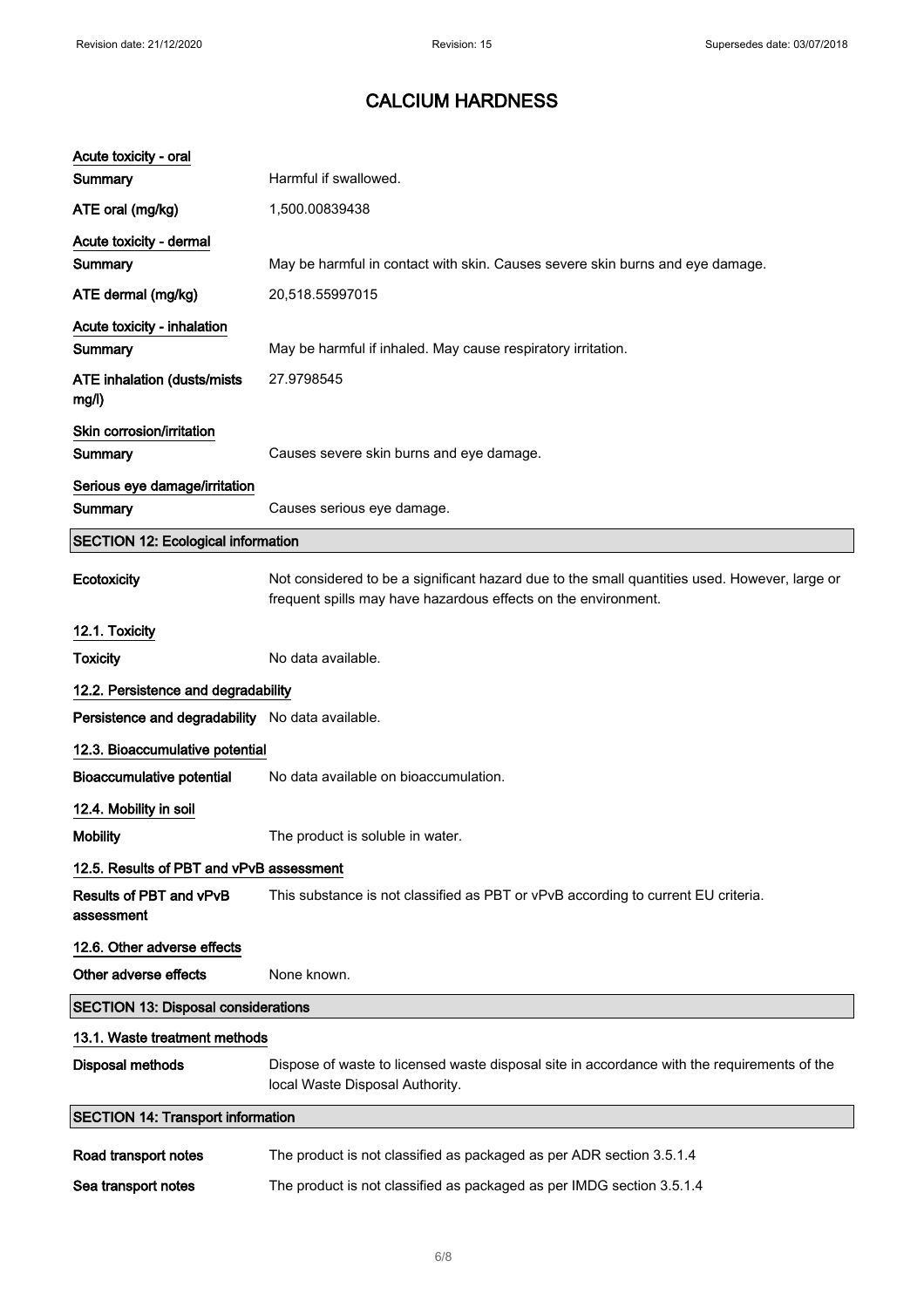| Air transport notes                                                                            | The product is not subject to the requirements of IATA as packaged based upon "De Minimis<br>Quantities" as per IATA Dangerous Goods Regulations subsection 2.6.10.1 |  |
|------------------------------------------------------------------------------------------------|----------------------------------------------------------------------------------------------------------------------------------------------------------------------|--|
| 14.1. UN number                                                                                |                                                                                                                                                                      |  |
| UN No. (ADR/RID)                                                                               | 2680                                                                                                                                                                 |  |
| UN No. (IMDG)                                                                                  | 2680                                                                                                                                                                 |  |
| UN No. (ICAO)                                                                                  | 2680                                                                                                                                                                 |  |
| 14.2. UN proper shipping name                                                                  |                                                                                                                                                                      |  |
| Proper shipping name<br>(ADR/RID)                                                              | LITHIUM HYDROXIDE                                                                                                                                                    |  |
| Proper shipping name (IMDG) LITHIUM HYDROXIDE                                                  |                                                                                                                                                                      |  |
| Proper shipping name (ICAO) LITHIUM HYDROXIDE                                                  |                                                                                                                                                                      |  |
| Proper shipping name (ADN)                                                                     | LITHIUM HYDROXIDE                                                                                                                                                    |  |
| 14.3. Transport hazard class(es)                                                               |                                                                                                                                                                      |  |
| Not applicable.                                                                                |                                                                                                                                                                      |  |
| <b>ADR/RID class</b>                                                                           | 8                                                                                                                                                                    |  |
| <b>ADR/RID label</b>                                                                           | 8                                                                                                                                                                    |  |
| <b>IMDG class</b>                                                                              | 8                                                                                                                                                                    |  |
| ICAO class/division                                                                            | 8                                                                                                                                                                    |  |
| <b>Transport labels</b>                                                                        |                                                                                                                                                                      |  |
| 14.4. Packing group                                                                            |                                                                                                                                                                      |  |
| ADR/RID packing group                                                                          | Ш                                                                                                                                                                    |  |
| IMDG packing group                                                                             | $\ensuremath{\mathsf{II}}$                                                                                                                                           |  |
| ICAO packing group                                                                             | $\mathbf{H}$                                                                                                                                                         |  |
| 14.5. Environmental hazards                                                                    |                                                                                                                                                                      |  |
| Environmentally hazardous substance/marine pollutant<br>No.                                    |                                                                                                                                                                      |  |
| 14.6. Special precautions for user                                                             |                                                                                                                                                                      |  |
| <b>EmS</b>                                                                                     | F-A, S-B                                                                                                                                                             |  |
| <b>Emergency Action Code</b>                                                                   | 2X                                                                                                                                                                   |  |
| <b>Hazard Identification Number</b><br>(ADR/RID)                                               | 80                                                                                                                                                                   |  |
| <b>Tunnel restriction code</b>                                                                 | (E)                                                                                                                                                                  |  |
| 14.7. Transport in bulk according to Annex II of MARPOL and the IBC Code                       |                                                                                                                                                                      |  |
| Transport in bulk according to Not applicable.<br>Annex II of MARPOL 73/78<br>and the IBC Code |                                                                                                                                                                      |  |